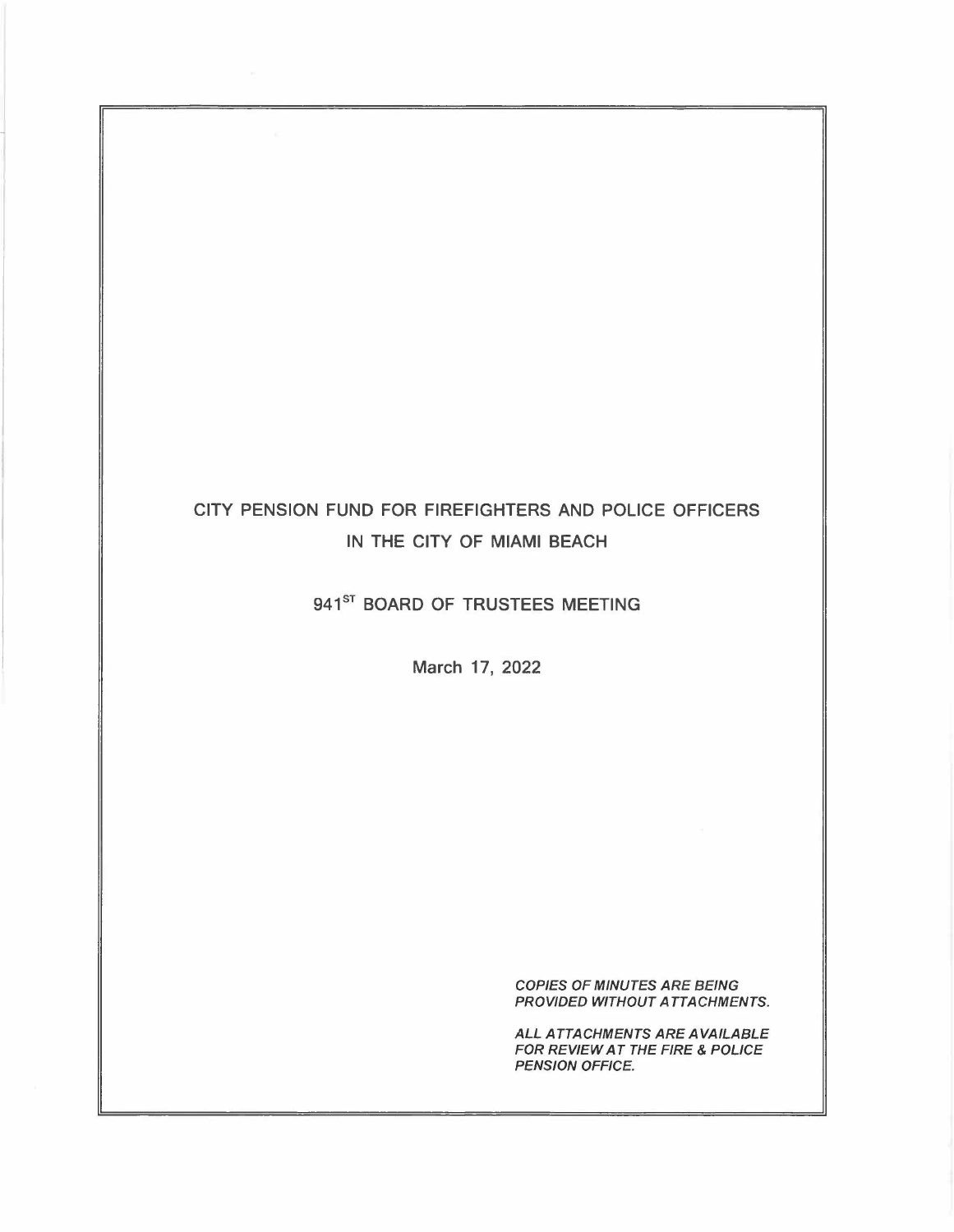## *941°' MEETING OF THE BOARD OF TRUSTEES CITY PENSION FUND FOR FIREFIGHTERS AND POLICE OFFICERS IN THE CITY OF MIAMI BEACH*

## *March 17, 2022*

## *CALL TO ORDER*

*Meeting was called to order at 8.31 AM by Acting Chairman Frazier.* 

Board members present, via a *quorum physically present and videoconference*, were as follows:

| <b>FIRE DEPARTMENT</b><br>David J. Frazier, Jr.<br>Paul D. Johnson<br>Dwight M. Nicholas                                  | <b>POLICE DEPARTMENT</b><br>Steven L. Feldman<br>Daniel D. Molina                                                                                                                                                                                                                                                             | <b>ADMINISTRATION</b><br>Hernan D. Cardeno<br>Eric T. Carpenter<br>Tameka Otto Stewart |
|---------------------------------------------------------------------------------------------------------------------------|-------------------------------------------------------------------------------------------------------------------------------------------------------------------------------------------------------------------------------------------------------------------------------------------------------------------------------|----------------------------------------------------------------------------------------|
| Absent was:<br>James D. Nolan                                                                                             | <b>Police Department</b>                                                                                                                                                                                                                                                                                                      |                                                                                        |
| Present were:<br>Stuart A. Kaufman, Esq.<br>Donna Brito<br><b>Frank Estevez</b><br>Myriame Jean-Baptiste<br>Clara La Rosa | Attorney, Klausner, Kaufman, Jensen & Levinson (KKJL)<br>$\overline{\phantom{a}}$<br><b>Executive Director</b><br><b>Assistant Director</b><br><b>Pension Administrator</b><br>$\overline{\phantom{a}}$<br><b>Office Manager</b>                                                                                              |                                                                                        |
| Also present were:<br><b>Shelly Jones</b><br>Nicolas Lahaye<br>John T. Rochford<br>Brendon Vavrica, CFP<br>Joe Zock       | Consultant and Actuary, Gabriel Roeder Smith & Company<br>$\overline{\phantom{a}}$<br>Consultant and Actuary, Gabriel Roeder Smith & Company<br>-<br>Portfolio Manager, Tocqueville Asset Management L.P.<br>Consultant, AndCo Consulting<br>$\overline{\phantom{a}}$<br>Portfolio Manager, Tocqueville Asset Management L.P. |                                                                                        |

## *MINUTES*

## *Regular Meeting of the Board of Trustees - February 17, 2022*

*Minutes from the regular board meeting were distributed as part of the agenda packet. Trustee Carpenter made* a *motion to approve the minutes. The motion was seconded by Trustee Feldman and unanimous/y carried.* 

## *Committee Meeting- February 17, 2022*

*Minutes from the committee meeting were distributed as part of the agenda packet. Trustee Feldman made a motion to approve the minutes. The motion was seconded by Trustee Molina and unanimously carried.* 

## *DEFERRED RETIREMENT OPTION PLAN (DROP) - APPROVAL OF ENTRY*

*Police Captain Ian M. Robinson retired under the DROP program effective March 1, 2022, in accordance with the Miami Beach Code, Section 66(a) and Section 79. Captain Robinson had 23 years and 3 months of pension service and met the eligibility for retirement by Tier 1, Rule of 70 and attainment of at least age <sup>4</sup>*7. *In addition, Captain Robinson purchased the 6% multiplier and 2 years of pre-employment public safety service time.*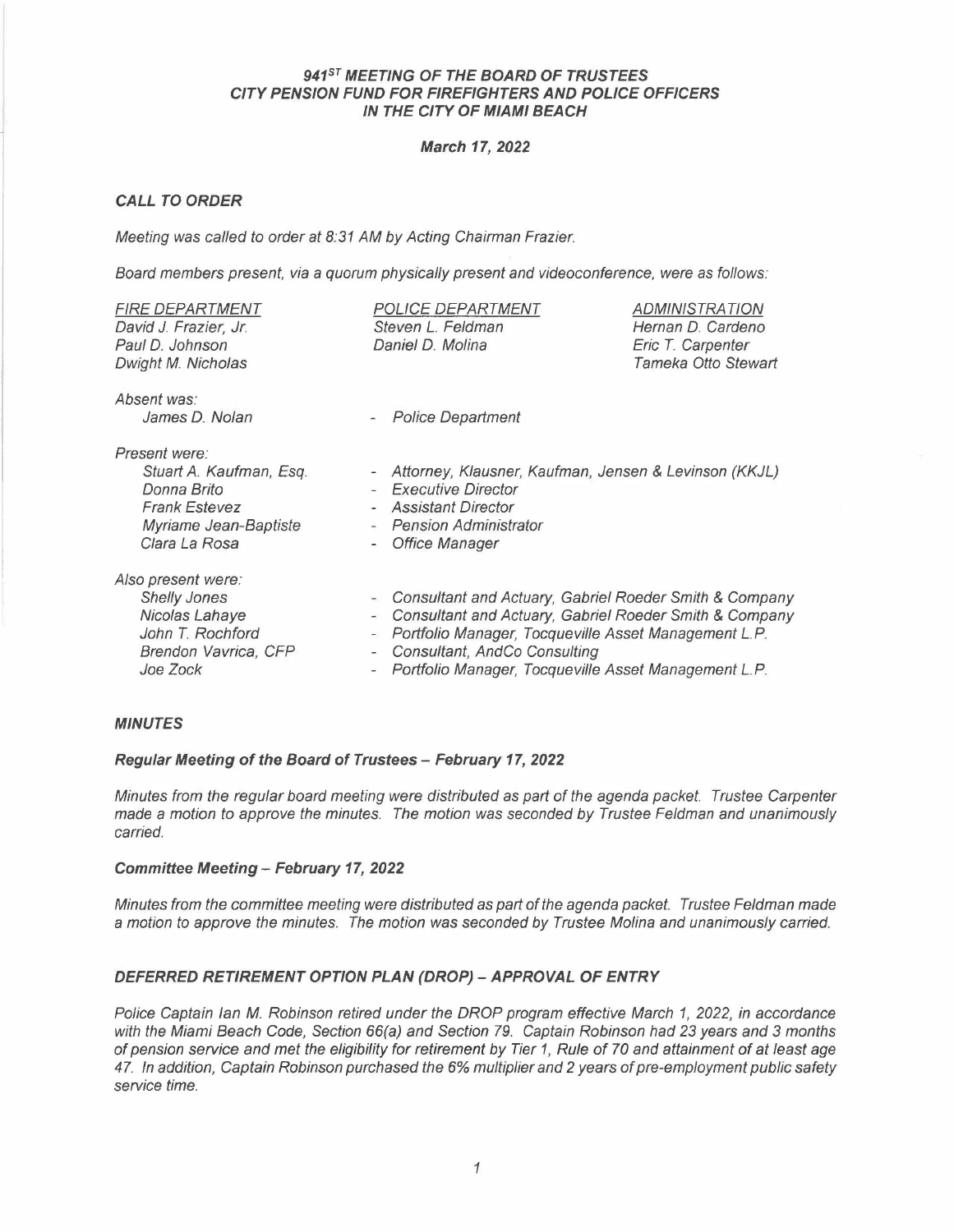*<sup>941</sup>Meeting of the Board of Trustees March 17, 2022* 

*Trustee Feldman made a motion to approve the pension service retirement for Captain Robinson and grant entry into the Deferred Retirement Option Plan (DROP). The motion was seconded by Trustee Cardena and unanimously carried. (Attachment #1-1 Schedule AJ* 

#### *COMMENCEMENT OF PENSION*

*Police Captain Mildred* G. *Pfrogner was retired under the DROP program and resigned from City employment effective February* 9, *2022. She is eligible to commence her monthly pension in accordance with the Miami Beach Code, Section 66(a) and Section 79.* 

*Police Sergeant Jeffrey Motola was retired under the DROP program and resigned from City employment effective February 28, 2022. He is eligible to commence his monthly pension in accordance with the Miami Beach Code, Section 66(a) and Section 79.* 

*Police Officer Traci L. Sierra was retired under the DROP program and resigned from City employment effective February 28, 2022. She is eligible to commence her monthly pension in accordance with the Miami Beach Code, Section 66(a) and Section 79.* 

*Trustee Feldman made a motion to approve the commencement of pension for Captain Pfrogner, Sergeant Motola and Officer Sierra. The motion was seconded by Trustee Molina and unanimously carried. (Attachment #1-1 Schedule A)* 

#### *DECEASED*

*Retired Police Officer Edward Feigenblatt passed away on February 18, 2022. Widow Beth Ann Feigenblatt will receive a benefit under the code of the City of Miami Beach, Section 69(b)(1)(A). She will be entitled to 100% of his monthly pension benefit for one year and thereafter 75% of the benefit until remarriage or death. She will also be entitled to a 2½* % *cost of living increase each October.* 

*Trustee Nicholas made a motion to approve the commencement of pension for Beth Ann Feigenblatt. The motion was seconded by Trustee Feldman and unanimously carried. (Attachment #1-1 Schedule A)* 

#### *VESTED SERVICE RETIREMENT*

*Trustee Cardena made a motion to add vested service retirement for former Police Sergeant Philip A. Wirth to the agenda. The motion was seconded by Trustee Carpenter and unanimously carried.* 

*Trustee Johnson joined the meeting at 8.36 AM.* 

*Vested Police Sergeant Philip A. Wirth, upon attainment of age 50 on March 16, 2022, is eligible to receive pension benefits (vested rights - last day of work 10/21/2014) in accordance with the Miami Beach Code, Section 66(a)(b)(g). Mr. Wirth had 15 years and 8 months of service.* 

*Trustee Feldman made a motion to approve the commencement of pension for Mr. Wirth. The motion was seconded by Trustee Molina and unanimously carried. (Attachment #1-1 Schedule A)*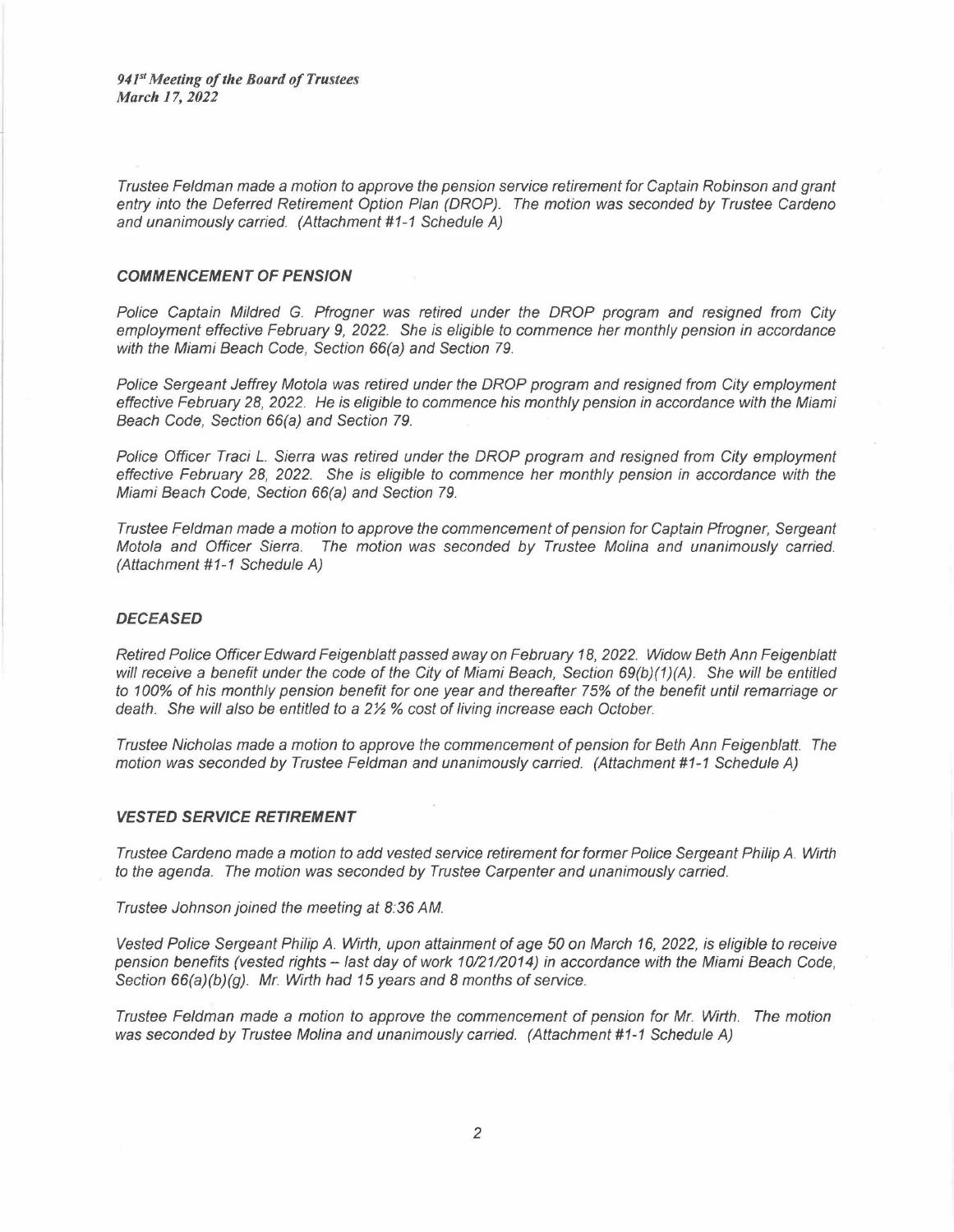## *FINANCIAL REPORT FOR MARCH 2022*

*The Financial Warrants were emailed to the Board for their review prior to the meeting.* 

*Trustee Feldman made* a *motion to accept the Financial Warrants* as *presented. The motion was seconded by Trustee Molina and unanimously carried. (Attachment # 1-1 Schedule A)* 

#### *BUYBACKS COVERING THE PERIOD OF FEBRUARY 18, 2022, THROUGH MARCH 17, 2022*

*The following buyback schedule was included in the agenda packet and processed from February 18, 2022, through March 17, 2022.* 

*• Buyback of probationary service time with interest at* 3%

*Trustee Molina made* a *motion to approve the buyback shown on the schedule. The motion was seconded by Trustee Feldman and unanimously carried. (Attachment #2)* 

#### *COUNSEL*

#### *Legislative Update*

*During the past few months, proposed SB* 77 *4 and corresponding HB 117, which included* a *COVID in line of duty presumption, had been monitored very closely by KKJL. Attorney Kaufman advised that the proposed bills did not successfully pass and will not become law.* 

*Attorney Kaufman commented that the only pension related benefit that passed during the session was the extension of the Florida Retirement System DROP period increasing from 5 to 8 years.* 

*Regarding the worker's compensation benefit bill relating to PTSD, the bill passed the House and the Senate and is expected to be signed by the Governor. The bill changes the current 90-day filing requirement from the time of the incident that caused the manifestation or onset of the PTSD to filing within 90 days of the time PTSD is diagnosed by* a *medical professional. This gives public safety officers additional time to file* a *worker's compensation claim.* 

*Written legal opinion request from the Florida Attorney General regarding purchase of preemployment public safety service* 

*Attorney Kaufman advised that the Attorney General's office is still reviewing whether or not they are going to give the pension board an opinion regarding the purchase of pre-employment public safety service. The*  Attorney General's office sought the Division of Retirement's expertise; unfortunately, the Division of *Retirement declined to offer their assistance. Attorney Kaufman expects* a *response one way or another within the next month or two.* 

## *GABRIEL ROEDER SMITH* **&** *COMPANY SHELL Y JONES, ASA, EA, FCA, MAAA -- CONSULTANT AND ACTUARY NICOLAS LAHAYE, FSA, EA, MAAA, FCA -- CONSULTANT AND ACTUARY*

#### *Draft of 10/01121 Actuarial Valuation - Discussion and possible action*

*Shelly Jones and Nicolas Lahaye provided the preliminary Actuarial Valuation as of October 1, 2021, and discussed the results in detail.*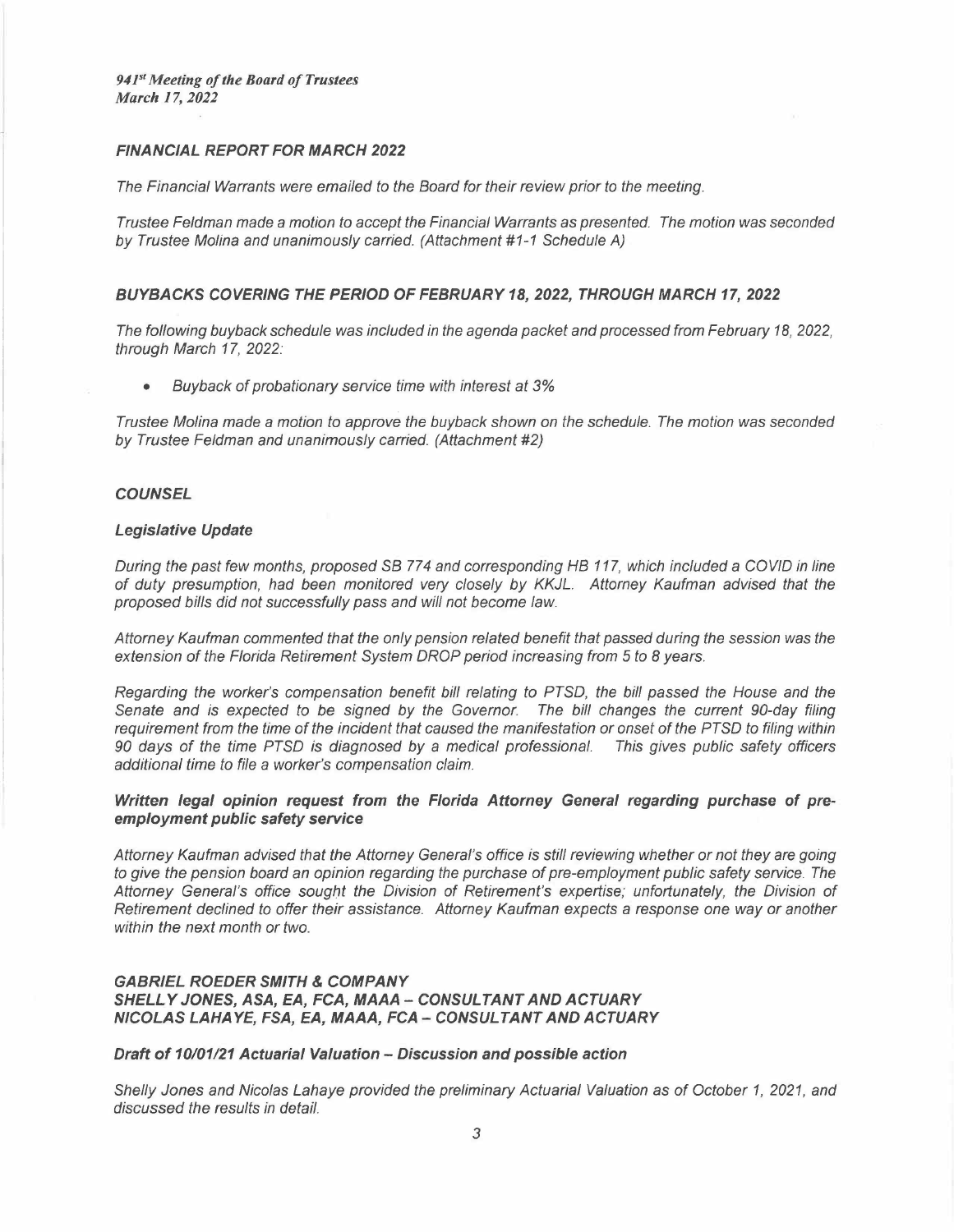#### *941 Meeting of the Board of Trustees March 17, 2022*

*Pursuant to a motion made at the May 21, 2020, board meeting, the investment return assumption has been lowered by* 5 *basis points from* 7. 55% *down to* 7.5%, *net of investment expenses, compounded annually. The resulting minimum required contribution for fiscal year ending September 30, 2023, is \$51,058,316. It is anticipated that member contributions will be \$7,002,005. The State contribution will be \$120,549 and the resulting minimum required City contribution will be \$43,935,762.* 

*Ms. Jones advised that the Board has achieved the long term expected annual rate of return of 7.5%. Unfortunately, the State and the capital market outlook expectations for future inflation and real returns still*  recommend lowering the assumption quite a bit. For comparison purposes, the Florida Retirement *System's assumption is currently 6. 8%.* 

*Because this particular year the market value did so well, the Fund now has \$96,467,071 in deferred gains on assets. Ms. Jones stated that this presents a rare opportunity to apply a Fresh Start Methodology change that could be done this year only. This would enable the Fund to immediate/y recognize the deferred gains on assets, and strengthen the investment return assumption from* 7. 5% *to* 7. *1*%. *There would be no increase to the City's contribution since all of the deferred gains would be used this year. The downside is that the deferred gains on assets would not be available to cushion future returns lower than*  7. *1* %. *However, if next year's return does come below the assumption, the loss would be smoothed over*  <sup>5</sup>*years on the asset side and would be amortized over 30 years.* 

*Additionally, an alternative option could be to reduce the interest rate assumption to* 7. *4% and keep the City's required contribution the. same as last year at approximately \$45 million. The Board could then conduct an investment return assumption study in the upcoming months in order to make an informed decision on what the long term expected rate of return should be.* 

*The Board discussed several options, and agreed that there is no urgency to fully recognize the deferred gains on assets this year and risk the future strength of the Fund in order to immediately lower the interest rate assumption to 7.1%. They recognize that they have to continue along the path of scaling down the assumption, but how far and how fast has to be studied. Attorney Kaufman agreed and does not anticipate that the State will have an issue with the investment return assumption as long as there is downward progress.* 

*After various discussions, Trustee Johnson made a motion to lower the investment return assumption for the September 30, 2021, valuation by 15 basis points from* 7.55% *to 7.4%, with the expectation that the*  City's required contribution will remain relatively the same as last year. GRS will provide a revised<br>September 30, 2021, actuarial valuation at the April 2022 meeting for the Board's approval, for a fee not to *exceed \$8,600. The motion was seconded by Trustee Otto Stewart and unanimously carried.* 

*Trustee Carpenter remarked that it is important to understand that although the funded ratio and the unfunded actuarial accrued liability will not show a tremendous positive movement, the Board is reducing the assumed rate of return so there is a greater chance of achieving positive market returns. The Board agreed that they are making substantial improvement on the long term health of the Fund.* 

*The Board requested that GRS prepare an engagement letter for an investment return assumption study to be conducted over the summer.* 

## *TOCQUEVILLE ASSET MANAGEMENT L.P. JOHN T. ROCHFORD -- PORTFOLIO MANAGER JOE ZOCK - PORTFOLIO MANAGER*

#### *Portfolio Review*

Joe Zock and John Rochford reviewed in detail the Investment Commentary of the Fire and Police fixed *income portfolio as of March 14, 2022.*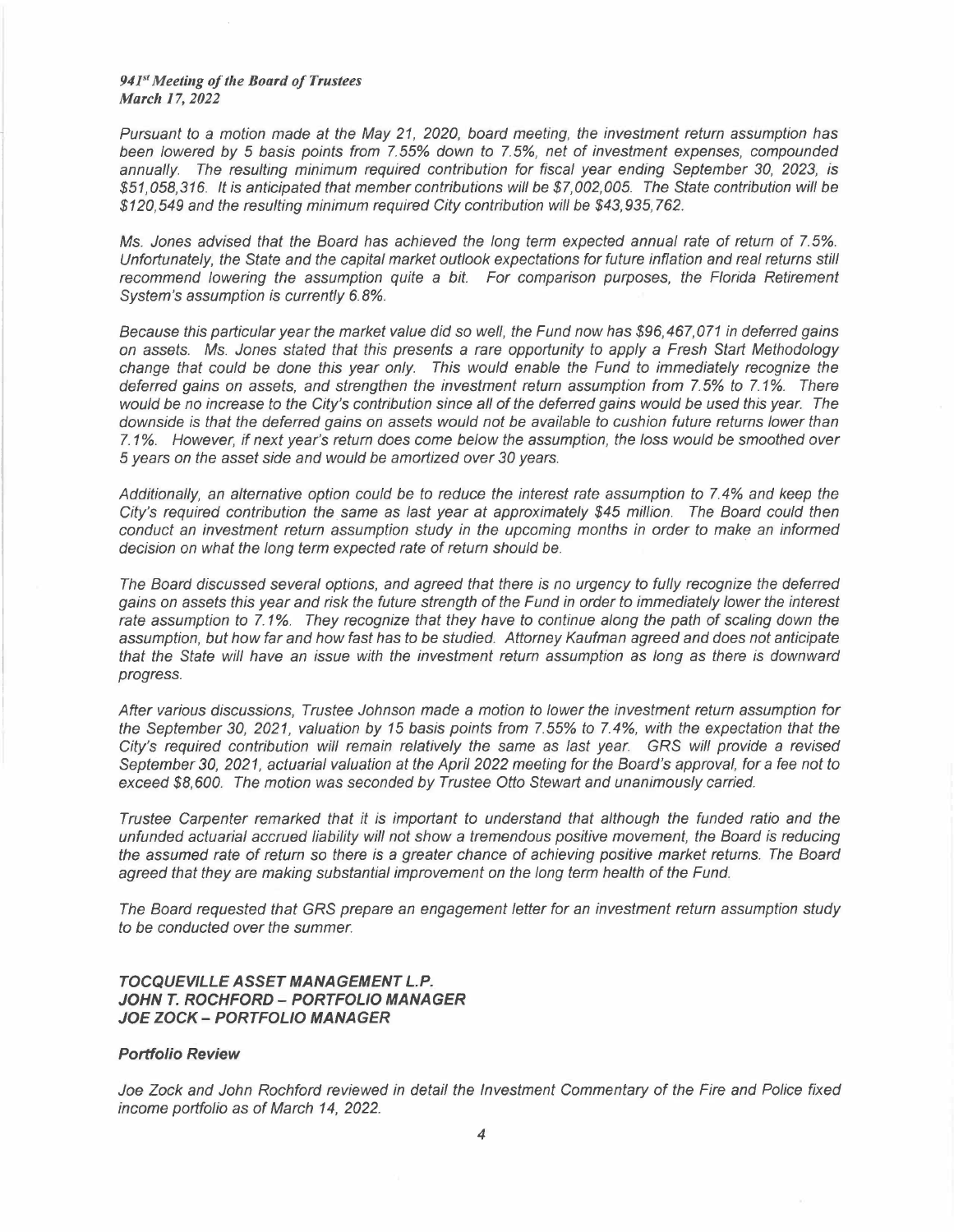## *RECOMMENDATION FROM THE COMMITTEE MEETING REGARDING ANNUAL PERFORMANCE AND SALARY REVIEW FOR THE FIRE AND POLICE PENSION EXECUTIVE DIRECTOR*

*Trustee Johnson summarized for the Board the February 17, 2022, committee meeting with Director Brito. He made* a *recommendation for Director Brito to receive* a 7% *base salary increase.* 

*There were various discussions regarding how the Director effectively executed last year's buyback program, developed what is anticipated to be the executive director's succession plan, and how the office remains operationally hands-on instead of outsourcing responsibilities, which keeps operating expenses low.* 

*Trustee Carpenter and Trustee Otto Stewart expressed disagreement with the percentage amount. There*  were various discussions about unclassified annual increases and the difference between a cost of living *increase and* a *merit increase.* 

*After* a *fair amount of debate, Secretary Frazier made* a *motion to increase the Director's base salary by*  5%, as *of April 1, 2022 The motion was seconded by Trustee Feldman and* a *vote was taken* as *follows:* 

| <b>NAME OF TRUSTEE</b>      | <b>VOTE</b> |
|-----------------------------|-------------|
| Trustee Cardeno             |             |
| <b>Trustee Carpenter</b>    | v           |
| <b>Trustee Feldman</b>      | v           |
| <b>Secretary Frazier</b>    | v           |
| Trustee Johnson             | Ν           |
| <b>Trustee Molina</b>       | v           |
| <b>Trustee Nicholas</b>     |             |
| Chairman Nolan              | Absent      |
| <b>Trustee Otto Stewart</b> |             |

*The motion carried, 7-1.* 

## *DIRECTOR'S REPORT*

#### *Engagement letter from KSDT*

*The Director provided letter dated March 10, 2022, from KSDT, for engagement of their services for the Financial Statements year ending September 30, 2022. The letter has been reviewed by the Director and the Board's Attorney. The annual fee increased by* 5% *to \$26,250 plus travel and other out of pocket expenses if applicable (not to exceed \$125). Additionally, there will be* a *charge of \$1,500 for implementation of the GASB* 87, *Lease Accounting.* 

*Trustee Feldman made a motion to approve the letter of engagement from KSDT and direct the Chairman to execute the letter as presented. The motion was seconded by Trustee Otto Stewart and unanimously carried. (Attachment #3)* 

#### *Investment in Russian Assets*

*The Director advised that she was asked if the Fund had any investments in Russia. Pursuant to memorandum dated March 10, 2022, from Brendon Vavrica, the Fund has a small amount of direct exposure through Allspring Global Investments (1.49% of their portfolio). In addition, the Fund has a small* amount of indirect exposure due to the global nature of many U.S. corporations.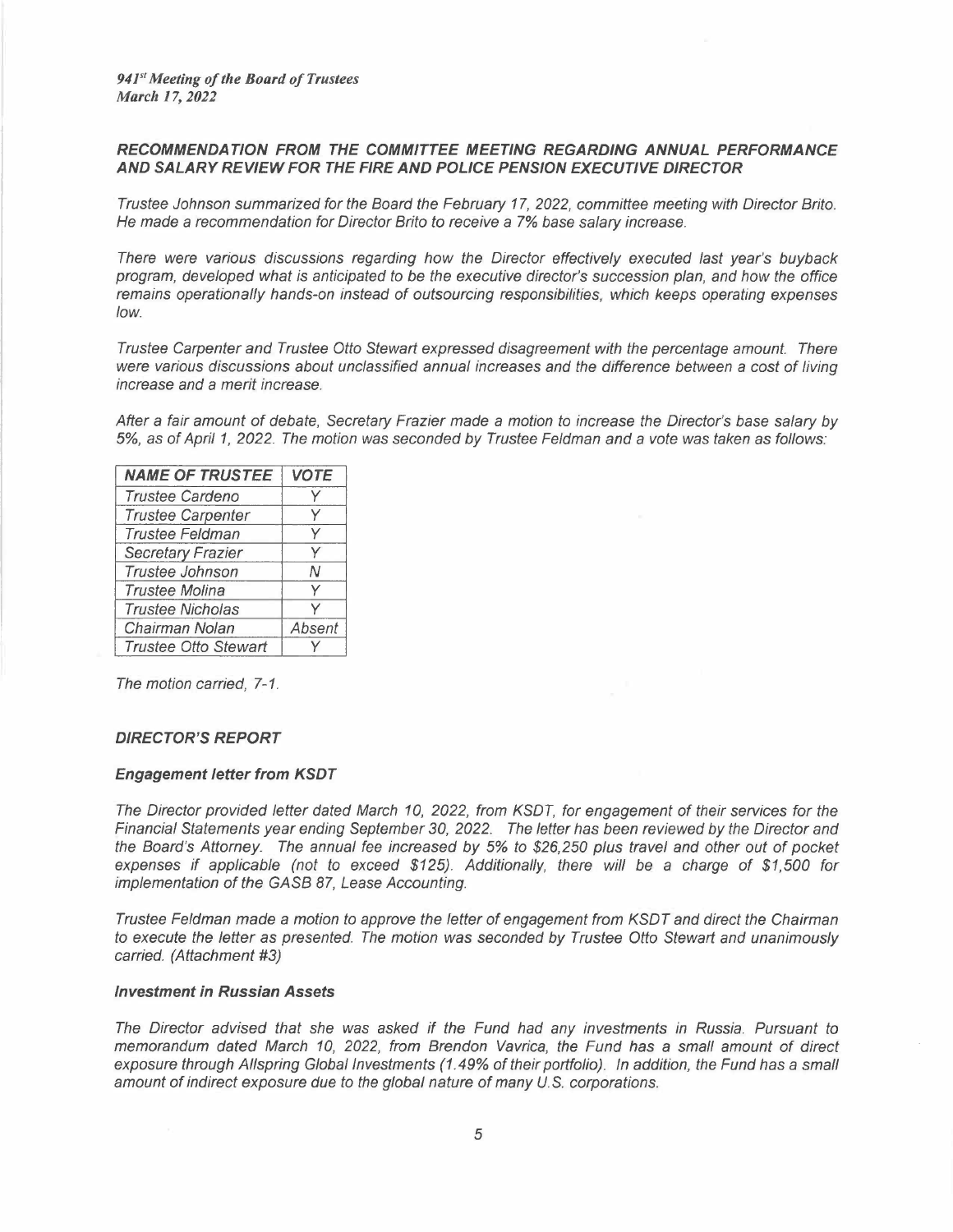*941" Meeting of the Board of Trustees March 17, 2022* 

*There were various discussions about the Board's duty as part of the greater good around the world to divest the Fund of any direct investments in Russian commodities.* 

*Trustee Carpenter made* a *motion to direct AndCo Consulting to divest from any investments in Russia as quickly as possible with the least amount of risk to the Fund. The motion was seconded by Trustee Feldman and unanimously carried. (Attachment #4)* 

## *NCPERS 2022 Annual Conference and Exhibition, May 22 - 25, 2022, Washington, D.C. NCPERS Accredited Fiduciary (NAF) Program, May 21 - 22, 2022, Washington, D.C. NCPERS Trustee Education Seminars (TEDS), May 21 - 22, 2022, Washington, D.C.*

*Trustee Feldman made* a *motion to allow any trustee and pension office staff to attend the NCPERS 2022 Annual Conference and Exhibition (ACE), Accredited Fiduciary Program (NAF), and Trustee Education Seminars (TEDS) scheduled to take place in Washington, D.C., from May 21- 25, 2022. The motion was seconded by Trustee Molina and unanimous/y carried.* 

#### *2021 Affidavits*

*Director Brito again notified the Board that the 2021 affidavit for beneficiary Ann Patton has not been received to date. Therefore, her pension benefit for March 2022 will continue to be stopped.* 

#### *Benefit Statements*

*Director Brito advised that every year all active members receive an updated benefit statement. This year the Estimated Statement of Benefits were prepared as of payroll period ending December 19, 2021, and mailed in February 2022. Assistant Director, Frank Estevez, did an exceptional job reviewing every statement to ensure that any buyback purchase during the 2021 buyback window was accurate/y included in the statements.* 

#### *Money Managers inquiry to attend Pension Board meetings in person*

*A number of Money Managers have asked the Director if they may resume attending the pension board meetings in person.* 

*Trustee Johnson made* a *motion to allow Money Managers to attend the pension board meetings in person if they so choose. The motion was seconded by Trustee Feldman and unanimously carried.* 

#### *The Ward Family Thank You letter*

*A Thank You letter from the Ward Family expressed appreciation for the assistance provided by Myriame*  Jean-Baptiste during the difficult time of their Mother's passing. The Director stated that this is a direct *reflection of Myriame's compassion for the retirees and the beneficiaries. It is one of her greatest strengths. (Attachment #5)* 

*For the Board's information, the following items were distributed as either part of the Agenda or meeting packet:* 

- *A. Form-1 2021 Statement of Financial Interests- to be filed by 07/01/2022*
- *B. Administrative Budget*